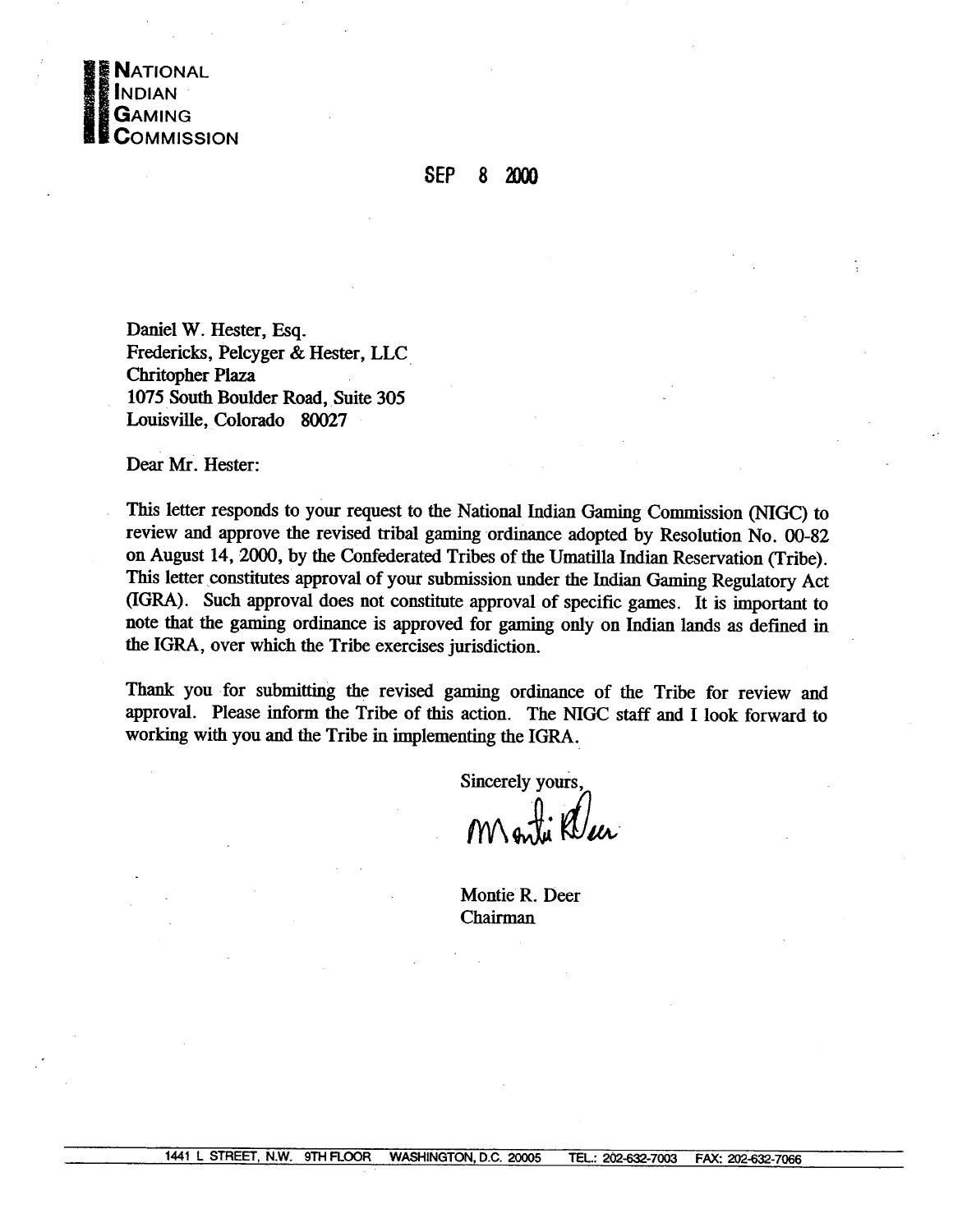## **CERTIFICATE**

AUG 2 2 2000

The undersigned, Antone Minthorn and Rosemary Narcisse, hereby certify that they are the Chairman and Secretary, respectively, of the Board of Trustees, of the Confederated Tribes of the Umatilla Indian Reservation, that at a duly called and held meeting of said Board at the Board Room of the Tribal Government Office, Mission, Oregon, on the  $14<sup>th</sup>$  day of August, 2000, a quorum of said Board was present and the following Resolution was regularly moved, seconded, and adopted by a vote of  $6$  to  $0$ , - 0 abstaining.

## **RESOLUTION**

- **WHEREAS,** the Board of Trustees is the governing body of the Confederated Tribes of the Umatilla Indian Reservation (Confederated Tribes) by the authority in Article **VI** of the Confederated Tribes' Constitution and Bylaws adopted on November 4, 1949 and approved of the Secretary of Interior **on** December 7,1949; **AND**
- **WHEREAS,** pursuant to Article VI, Section l(d) of the Confederated Tribe's Constitution, the Board of Trustees has the authority **'to** promulgate and edorce ordinances governing the conduct of all persons and activities within the boundaries of the Umatilla Indian Reservation, providing for the procedure of the Board of Trustees, and carrying out any powers herein conferred upon the Board of Trustees"; AND
- **WHEREAS,** the Board of Trustees initially approved the Tribal Gaming Ordinance by Resolution 94- 14 on February 22, 1994, which Code has been amended on several occasions and which Code has **been** approved by the National Indian **Gaming** Commission (NIGC) as required by the Indian Gaming Regulatory **Act** (IGRA); AND
- **WHEREAS,** the Board of Trustees approved an Amended Tribal Gaming Code by Resolutions 99-102, adopted on December 15, 1999, and Resolution 00-40, adopted on May 15,2000, which Amended Tribal Gaming Codes were submitted to the NIGC for their review and approval as required by IGRA; **AND**
- **WHEREAS,** by letter dated August 7,2000, the NIGC has submitted several **comments** to the Amended Tribal Gaming Code approved by the Board of Trustees by Resolution 00-40, which comments must be addressed in the Code in order to receive NIGC approval; **AND**
- **WHEREAS,** the changes to the Tribal **Gaming** Code required to address the NIGC **comments** do **not**  substantially alter the authority or intent of the Tribal Gaming Code that has been previously approved by the Board of Trustees; **NOW THEREFORE BE IT**